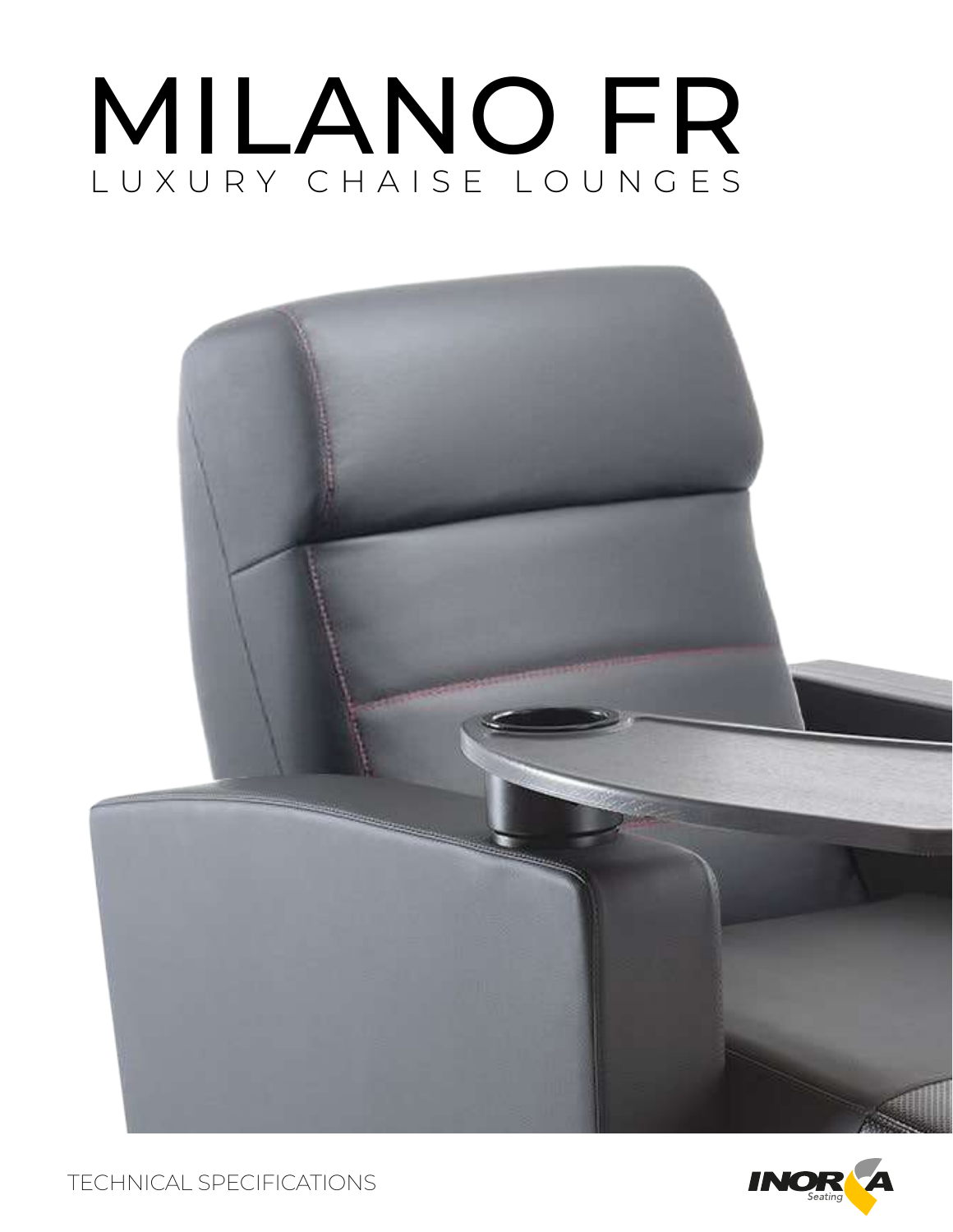# FEATURES AND BENEFITS

#### LUXURY UPHOLSTERY

Exchangeable covers, no staples or glue needed. Ease of installation as your crew can put them once all lounges are placed. Easy numbering identification (reflective thread)

#### NO-SAG SPRINGS

to reinforce lumbar support and bearing capacity.

#### ATTIC STOCK

2% critical components for on-site inventory



#### NO MORE EMPTY FRONT ROWS

An INORCA innovation to make front row seating more appealing to your moviegoers

#### REMOVABLE CUSHIONS

For an easy access in cleaning and maintenance purposes

#### FLAMMABILITY

Compliance with California Technical Bulletin 117 (TB 117) and Crib 5 on some upholstery references

# **ACCESSORIES**

NUMBERING AND LETTERING By seat or by row, plastic, lightened or embroidered, for convenient theater room mapping

## FIXED OR SWIVEL TABLES

Full sized to maximize concession sales

SPECIAL EMBROIDERY PATTERNS

A unique look for your luxury recliners

#### FOLDING ARMS For an easier access

## REGULABLE HEATING SYSTEM

Increases comfort and provide a chilly ambience at the touch of a button

#### ELECTRIC BACKREST

To have different seating postures. A more upright position for Dine-in Theatres and a relaxed back to have an optimized sight line at the front row



# **ACCESSORIES**

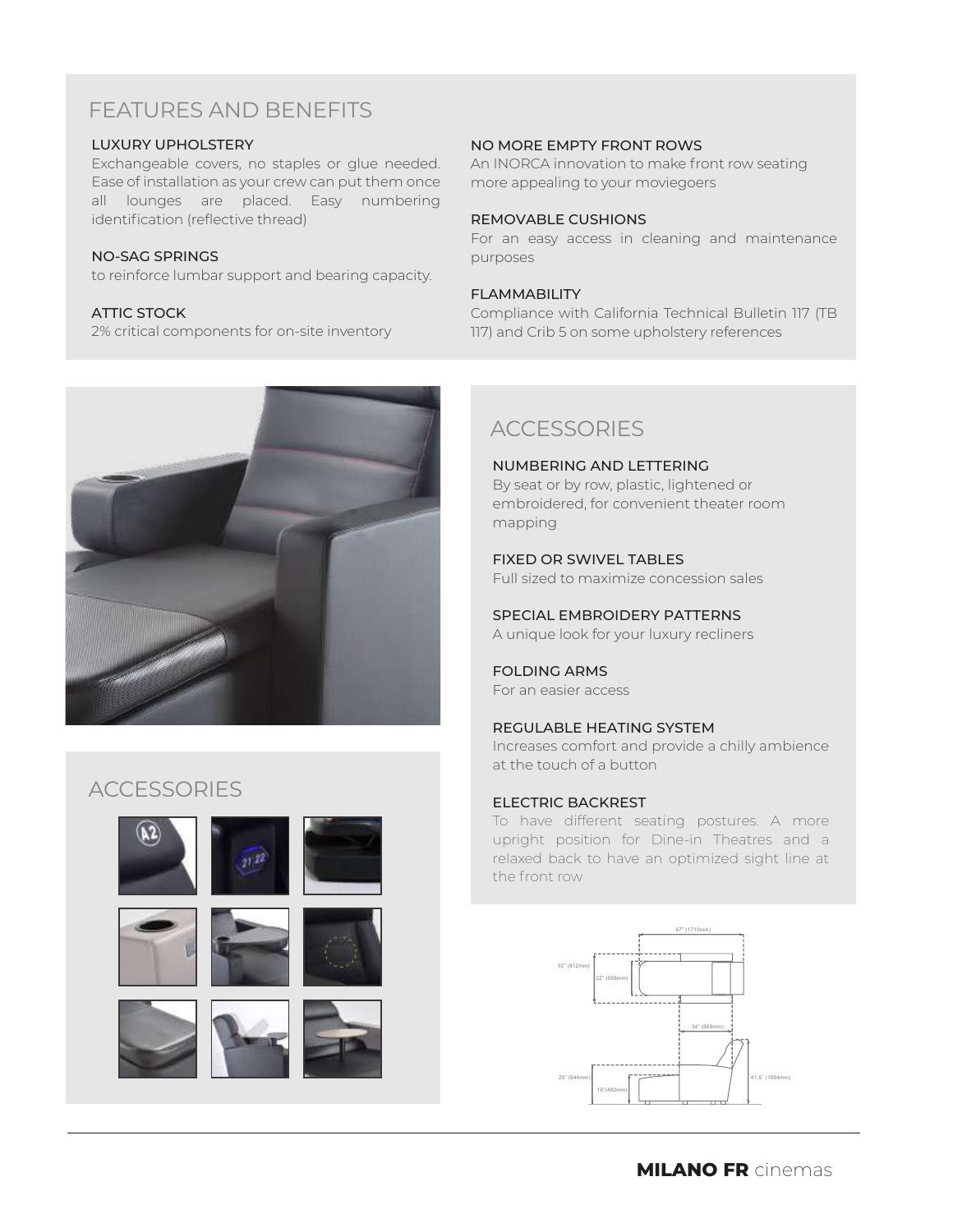# TECHNICAL SPECIFICATIONS

## **STRUCTURE**

• Structural frame made of high quality CR round steel tubing, 18 gauge, of 1" (25mm) diameter for the back, and 3/4" (19mm) fot the seat.

• No-Sag springs to reinforce lumbar support and bearing capacity of the cushion.

• Panels made of CR rectangular steel tubing ,16gauge , of 1/2" x 1" (12 x 25mm) and reinforced with internal metal plates made of 11 gauge HR steel

• Plastic platforms

#### RECLINING MECHANISM

- Electrically driven by means of an adjustable envelope motor.
- Includes one source for every two sofas.
- Manual mechanism option (without motors)

## BACKREST AND SEAT

• Backrest and seat molded in cold-injected polyurethane foam, and upholstered in vinyl.

# MOLDED FOAM

#### STANDARD

LUXURY FIRM FOAM

Density *Back 40 - 45 Kg/m3 Cushion 45 - 50 Kg/m3*

**Hardness** *Back 3.4 - 4.4 Kg/f Cushion 3.9 - 4.3 Kg/f*

Density *Back 40 - 45 Kg/m3 Cushion 45 - 50 Kg/m3*

Hardness *Back 3.6 - 4.6 Kg/f Cushion 3.9 - 4.9 Kg/f*



Density *Back 40 - 45 Kg/m3 Cushion 45 - 50 Kg/m3*

Hardness *Back 2.9 - 3.6 Kg/f Cushion 3.9 - 4.3 Kg/f*